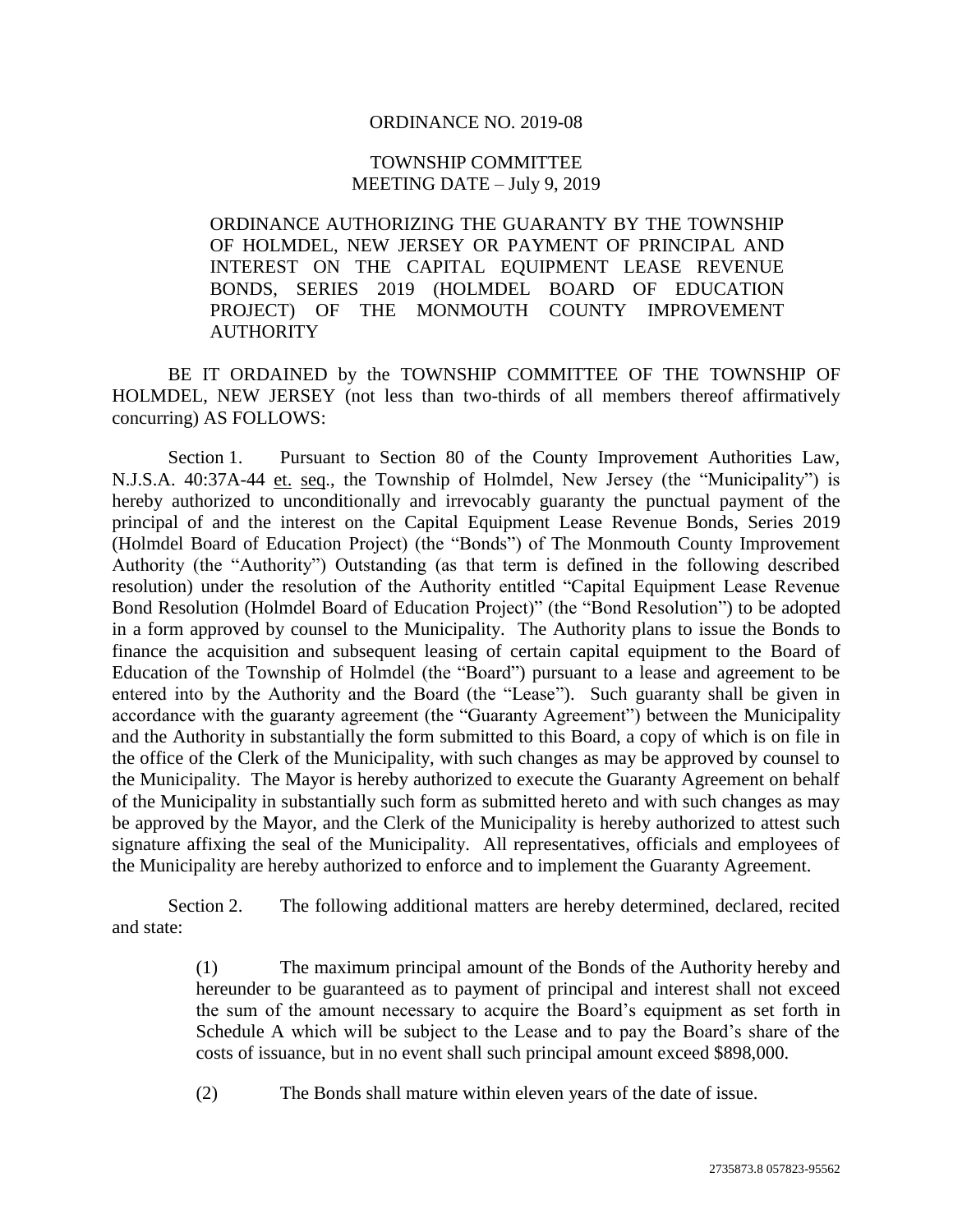(3) The Bonds shall remain Outstanding to their respective stated maturity dates and the guaranty authorized herein shall remain effective until all Bonds shall have been paid in full in accordance with their terms notwithstanding the occurrence of any other event.

(4) The guaranty authorized herein may be made and this ordinance may be adopted notwithstanding any statutory debt or other limitations, including particularly any limitation or requirement under or pursuant to the Local Bond Law, N.J.S.A. 40A:2-1, et. seq., but the principal amount of any Outstanding Bonds shall be included after their issuance in the gross debt of the Municipality for the purpose of determining the indebtedness of the Municipality under or pursuant to the Local Bond law. The principal amount of the Bonds included in the gross debt of the Municipality shall be deducted from the gross debt of the Municipality under and all for all the purposes of the Local Bond Law (a) from and after the time of issuance of the Bonds until the end of the fiscal year beginning next after the acquisition of the equipment to be financed from the proceeds of the Bonds and (b) in any Annual Debt Statement filed pursuant to the Local Bond law as of the end of such fiscal year or any subsequent fiscal year if the revenues or other receipts or moneys of the Authority in such year are sufficient to pay its expenses of operation and maintenance in such year and all amounts payable in such year on account of the principal of and the interest on all such Bonds, all bonds of the Municipality issued as provided under N.J.S.A. 40:37A-79 and all bonds of the Authority issued under the County Improvement Authorities Law.

Section 3. Upon payment of the principal of and the interest due on the Bonds by the Authority or by the defeasance of the Bonds pursuant to the Bond Resolution, the guaranty authorized herein will cease to exist and the gross debt of the Municipality shall be reduced to the extent that such Bonds cease to be Outstanding under the Bond Resolution.

Section 4. This ordinance shall take effect 20 days after the first publication thereof after final adoption in accordance with the County Improvement Authorities Law and the Local Bond Law.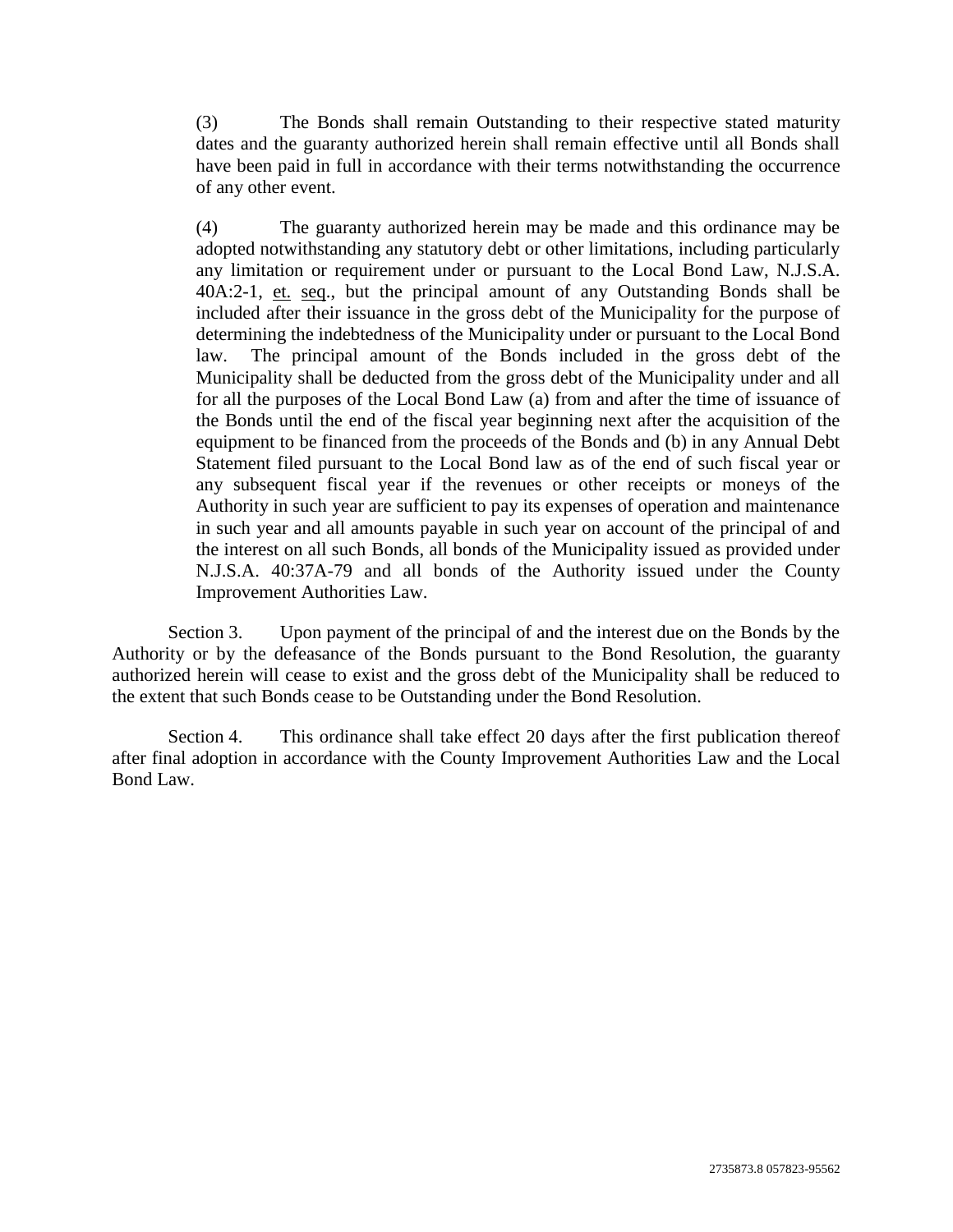# **SCHEDULE A - EQUIPMENT LIST**

Township of Holmdel Board of Education

| Equipment                                                                                          | Useful Life<br>(Years) | Lease Term<br>(Years) | <b>Estimated Cost</b> |
|----------------------------------------------------------------------------------------------------|------------------------|-----------------------|-----------------------|
| 75 Touchscreen Chromebrooks + 3 Carts<br><b>HS</b> Library                                         | 5                      | 5                     | \$33,675              |
| 30 GX5260 A-I-O PCs for HS Robotics,<br>Library & Yearbook                                         | 5                      | 5                     | 32,550                |
| 24 Notebook Computers & Cart for HS<br>Engineering                                                 | 5                      | 5                     | 30,600                |
| 13 Apple iMacs for the HS TV Studio<br><b>Editing Room</b>                                         | 5                      | 5                     | 16,900                |
| 2 Non-Interactive Displays and 5+ Ceiling<br>Projectors                                            | 5                      | 5                     | 37,200                |
| 9 Non-Interactive Wall Mounted UST<br>Projectors                                                   | 5                      | 5                     | 27,000                |
| 17 802.11AC Managed Wireless Access<br>Points                                                      | 5                      | 5                     | 15,555                |
| <b>AVID TV Editing Network Storage</b>                                                             | 5                      | 5                     | 20,00                 |
| 2 3D Printers                                                                                      | 5                      | 5                     | 5,000                 |
| 966 Touchscreen Chromebooks for<br>Classrooms                                                      | 5                      | 5                     | 364,200               |
| 2 File Servers, 1 Virus Protection Server, 1<br>Database Server & 1 Disk-to-Disk Back Up<br>Server | 5                      | 5                     | 35,000                |
| 4 Classroom Sound Field System & HS<br><b>DSP</b> Audio Equipment                                  | 5                      | 5                     | 15,300                |
| 3 Security Servers (ON Premise NVRs)                                                               | 7                      | 5                     | 25,000                |
| Data Network POE Edge Switches &<br>Transceivers                                                   | 5                      | 5                     | 17,680                |
| 10 Administrative Notebook Computers                                                               | 5                      | 5                     | 13,240                |
| Printers                                                                                           | 5                      | 5                     | 7,350                 |
| 3 Smart UPS 2200                                                                                   | 5                      | 5                     | 3,425                 |
| 25 SSD & Memory Upgrades                                                                           | 5                      | 5                     | 2,500                 |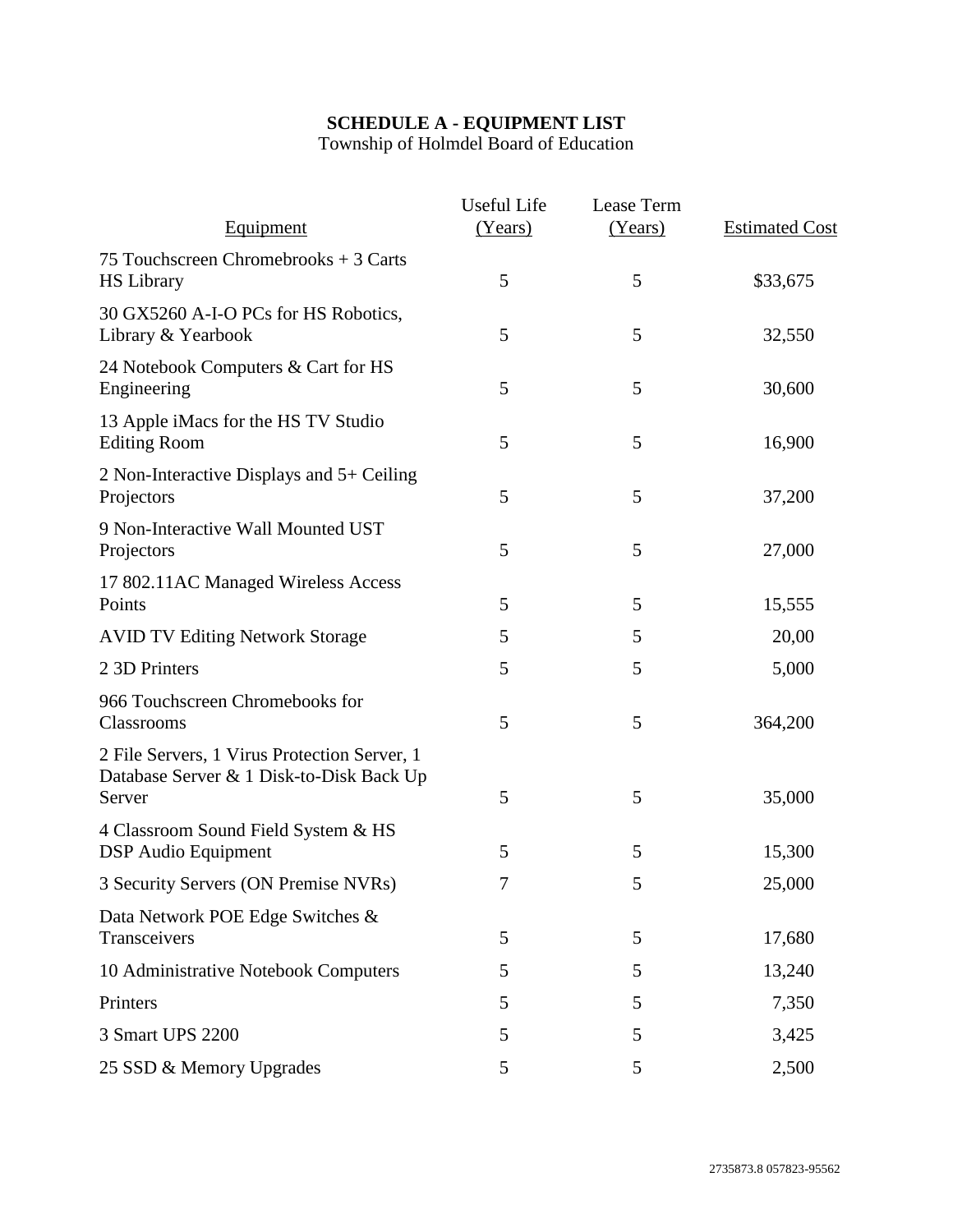| Equipment                                                                         | Useful Life<br>(Years) | Lease Term<br>(Years) | <b>Estimated Cost</b> |
|-----------------------------------------------------------------------------------|------------------------|-----------------------|-----------------------|
| Promethean 75' Interactive Height<br><b>Adjustable Panel Display</b>              | 7                      | 5                     | 6,300                 |
| Kubota R-630 Front End Wheel Loader<br>with Cab                                   | 15                     | 5                     | 72,000                |
| Ford Transit High Roof Van, side & back<br>doors, no rear windows, 148" wheelbase |                        | 5                     | 35,000                |
| <b>Total</b>                                                                      |                        |                       | \$815,475             |